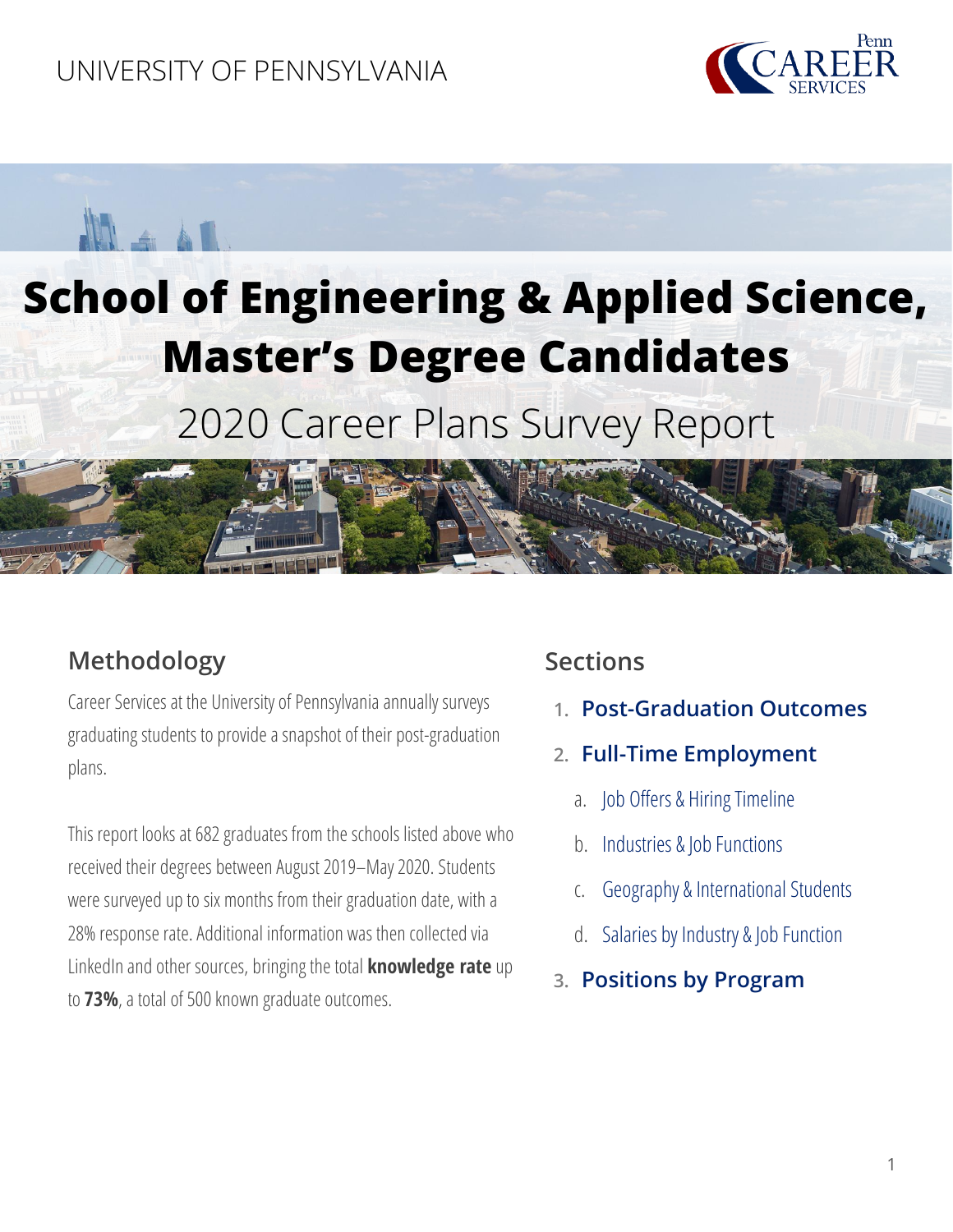

### **Post-Graduation Plans**

<span id="page-1-0"></span>*500 responses* 



## <span id="page-1-1"></span>**Full-Time Employment**

#### **Date of Job Offer**  $1\%$ 4% 7% 7% 10% 14% 19% **Other** Penn Contacts On Campus Recruiting (OCR) Other Career Services Resources Non-Penn Contact Previous Employer/Internship… Previous Employer/Internship (Non-… **Job Offer Source** *114 responses*  **Top Hiring Employers** Amazon (40) Facebook (22) Google (15) Microsoft (13) Oracle (8) Apple (7) McKinsey & Company (6) Qualcomm (5) Boeing Company (4) Accenture (4) Huawei Technologies, Inc. (4) Uber (4)

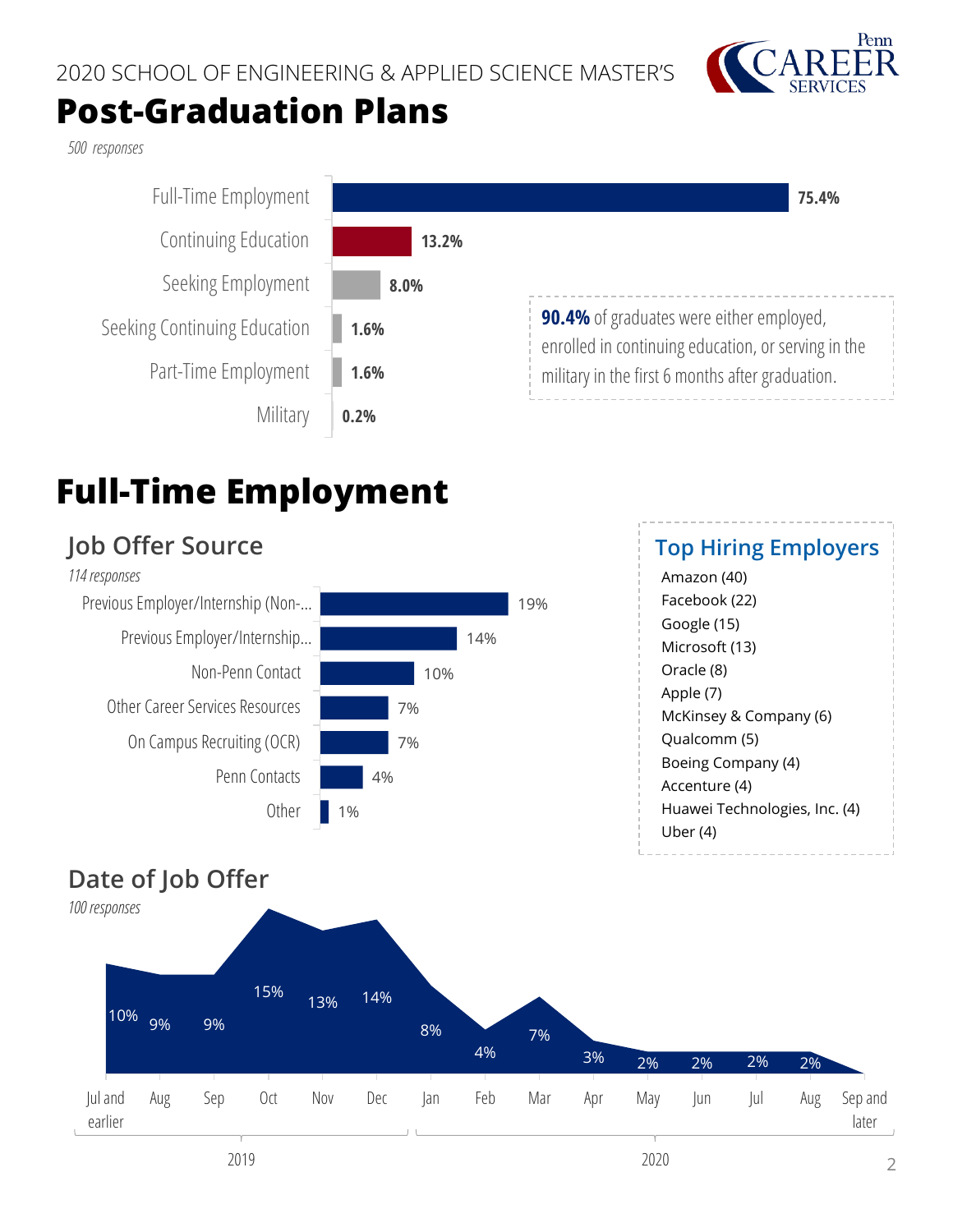

### <span id="page-2-0"></span>**Employer by Industry**

*362 responses* 

| <b>Software Development/Engineering, 47%</b>            |
|---------------------------------------------------------|
| Data Analytics: Data Science, 9%                        |
| <b>Manufacturing, 6%</b>                                |
| <b>Consulting: Management/Strategy, 6%</b>              |
| <b>Product/Project Management (Technology), 5%</b>      |
| <b>Research &amp; Development, 4%</b>                   |
| Data Analytics: Data Analytics, 4%                      |
| <b>Research: Biomedical, 3%</b>                         |
| Other, 3%                                               |
| <b>Systems Engineering/Analysis, 2%</b>                 |
| <b>Consulting: Technology, 2%</b>                       |
| <b>Entrepreneur/Founder, 2%</b>                         |
| Finance: Financial Planning & Analysis (non-bnkg), 1.1% |
| <b>Finance: Trading, 1.1%</b>                           |
| <b>Product Design/Development, 1.1%</b>                 |
| <b>Product Design, 0.8%</b>                             |
| Research: Other, 0.8%                                   |
| <b>Administration, 0.6%</b>                             |
| <b>Business Development, 0.6%</b>                       |
| <b>Energy Exploration and Production, 0.6%</b>          |
| Teaching, 0.6%                                          |
| <b>Testing/Quality/Evaluation, 0.6%</b>                 |
| Web Design/Development, 0.6%                            |
|                                                         |

**Job Function**

*360 responses*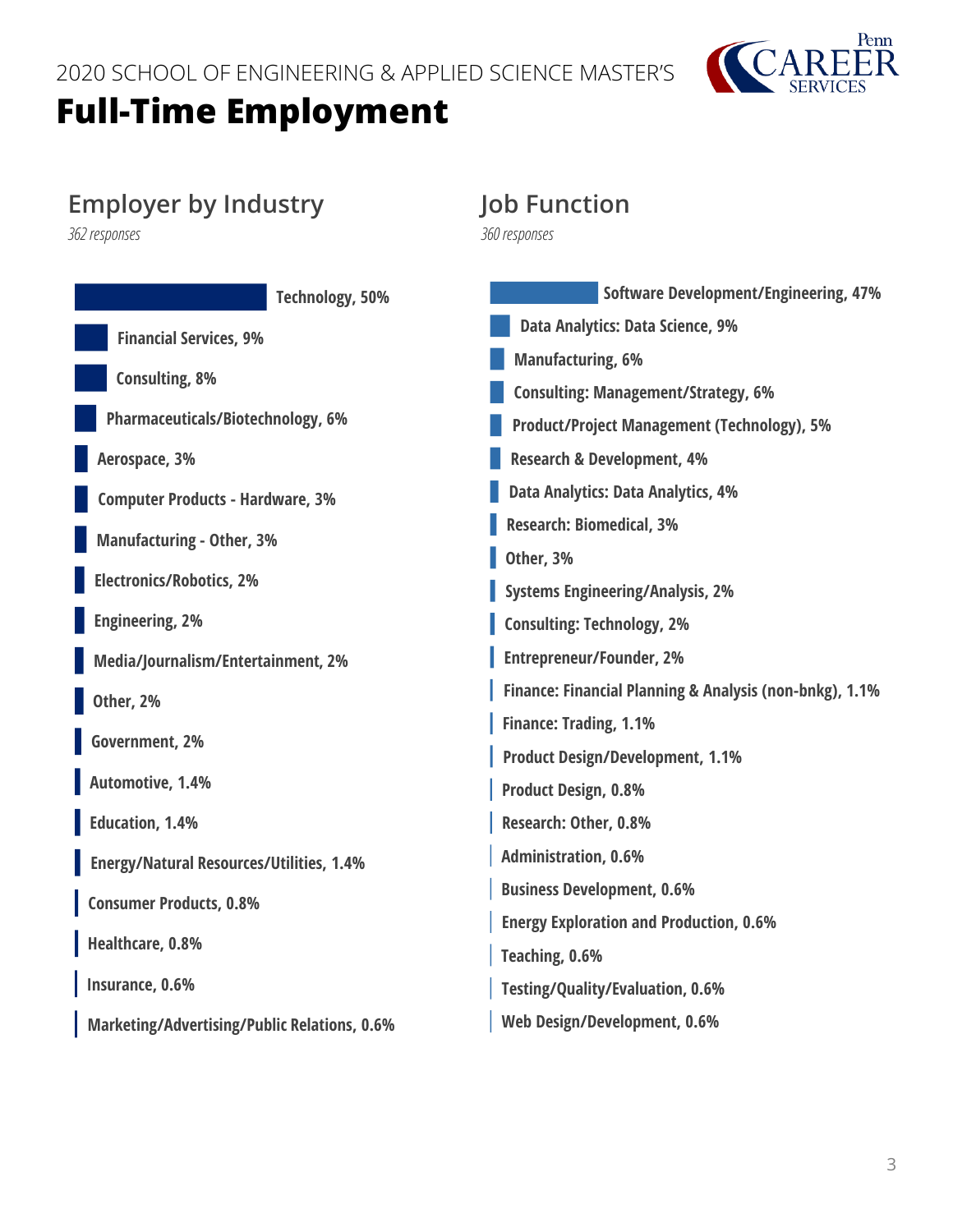

### <span id="page-3-0"></span>**Employment by State**

*327responses*



#### **Internationally**

**26 students in 6 countries**  7% of those who reported

- their location Canada
	- China (19) Hong Kong Japan (2) Taiwan United Kingdom (2)

### **International Students**

Of the 49 survey respondents who identified as foreign nationals, 42 reported they were employed full-time(86%) and 36 reported they were employed full-time in the U.S. (73%).

#### **U.S. Employers of Foreign Nationals**

| Amazon (5)                | <b>Bank of America</b>    | McKinsey & Company         | Snap, Inc. |
|---------------------------|---------------------------|----------------------------|------------|
| Amazon Robotics           | <b>Cerner Corporation</b> | Microsoft (5)              | Uber       |
| American Express          | <b>Citadel Securities</b> | Oracle (2)                 | Waymo      |
| <b>AQR Capital</b>        | <b>DPE Engineering</b>    | <b>Platelet BioGenesis</b> |            |
| Management                | Facebook (2)              | Punchh, Inc.               |            |
| Axiom Healthcare          | Google                    | Robinhood                  |            |
| <b>Strategies</b>         | <b>IBM</b>                | Scale Ai                   |            |
| <b>Bain &amp; Company</b> | <b>IQ Motion Control</b>  | Shopkick                   |            |
|                           |                           |                            |            |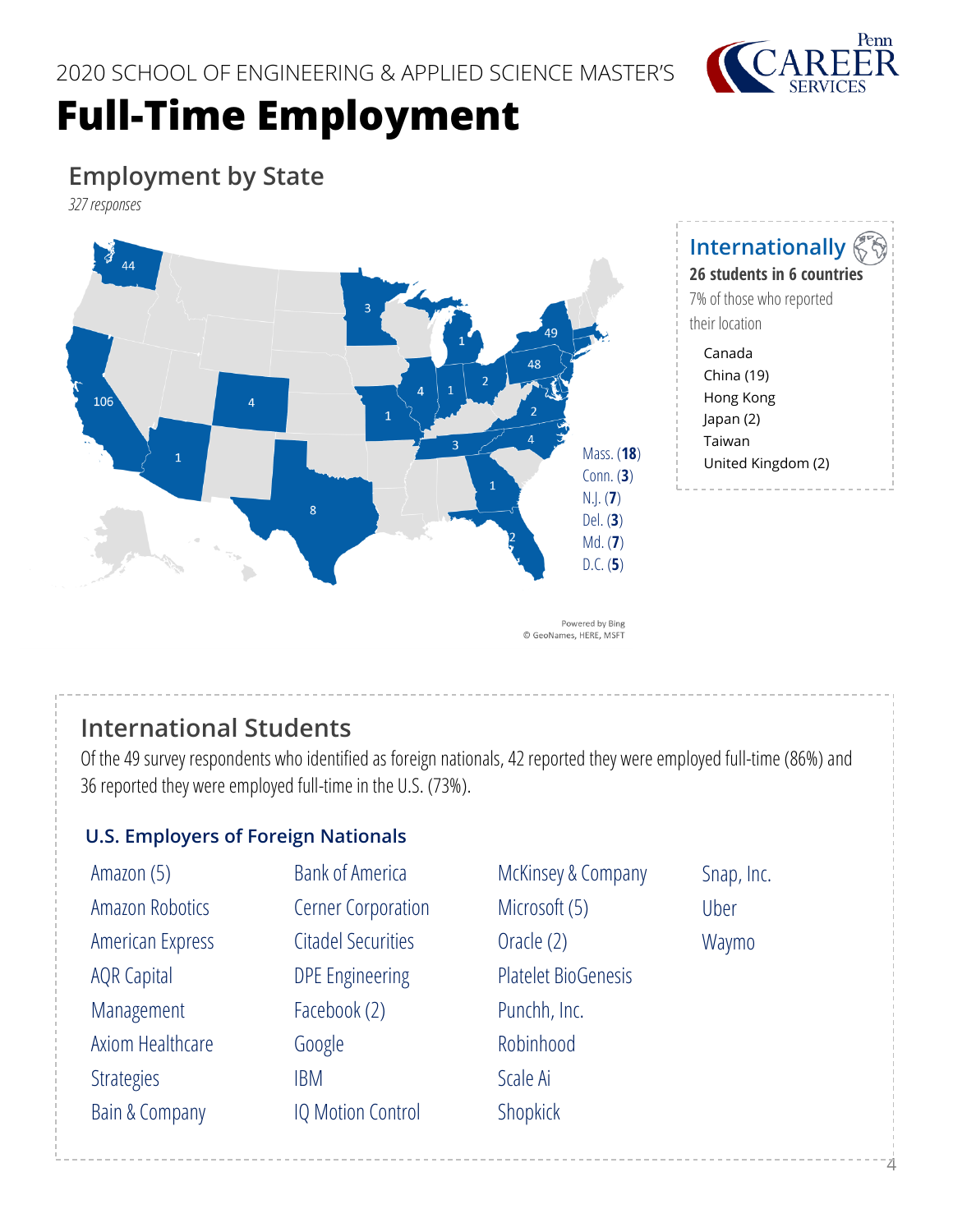

<span id="page-4-0"></span>

|                        | <b>Respondents</b> | Median    |          | Range     |
|------------------------|--------------------|-----------|----------|-----------|
| Overall Salaries       | 124                | \$106.500 | \$24,903 | \$157,000 |
| <b>Signing Bonuses</b> |                    | \$20,000  | \$2.000  | \$140,000 |

### **Salaries by Industry**

|                                                                   | Respondents    | Median                   |                          | Range     |
|-------------------------------------------------------------------|----------------|--------------------------|--------------------------|-----------|
| Aerospace                                                         | 6              | \$88,700                 | \$75,000                 | \$110,000 |
| Computer Products - Hardware                                      | 4              | \$75,500                 | \$36,000                 | \$103,500 |
| Consulting                                                        | 11             | \$90,000                 | \$30,000                 | \$120,000 |
| Healthcare/Life Sciences                                          | 4              | \$72,500                 | \$30,000                 | \$80,000  |
| Management Consulting                                             | 6              | \$90,000                 | \$79,500                 | \$90,000  |
| Other                                                             | 1              |                          |                          |           |
| <b>Consumer Products</b>                                          | 1              |                          |                          |           |
| Education                                                         | 1              | $\overline{\phantom{a}}$ | $\overline{\phantom{a}}$ |           |
| Higher Education - Non-Research                                   | 0              |                          |                          |           |
| Higher Education - Research Lab                                   | 1              |                          |                          |           |
| Electronics/Robotics                                              | 4              | \$82,500                 | \$52,000                 | \$85,000  |
| Engineering                                                       | 6              | \$85,500                 | \$30,000                 | \$102,000 |
| <b>Financial Services</b>                                         | 10             | \$90,000                 | \$40,000                 | \$150,000 |
| Diversified Financial Services (incld. commercial/retail banking) | 3              | \$88,000                 | \$40,000                 | \$140,000 |
| Hedge Fund                                                        | 3              | \$125,000                | \$80,000                 | \$150,000 |
| Investment Banking/Brokerage                                      | $\overline{2}$ |                          |                          |           |
| Investment Management/Counsel                                     | $\overline{2}$ |                          |                          |           |
| Government                                                        | 5              | \$85,000                 | \$75,000                 | \$110,000 |
| Federal Government                                                | 4              | \$80,000                 | \$75,000                 | \$88,000  |
| Other                                                             | 1              |                          |                          |           |
| Hospital                                                          | 1              | $\overline{a}$           |                          |           |
| Insurance                                                         | 1              |                          |                          |           |
| Manufacturing - Other                                             | 4              | \$54,250                 | \$35,342                 | \$80,500  |
| Media/Journalism/Entertainment                                    | 2              |                          |                          |           |
| Other                                                             | 1              |                          |                          |           |
| Pharmaceuticals/Biotechnology                                     | 9              | \$75,000                 | \$24,903                 | \$112,000 |
| Technology                                                        | 58             | \$118,000                | \$44,000                 | \$157,000 |

*\*Fewer than 3 reported salaries not published to maintain confidentiality.*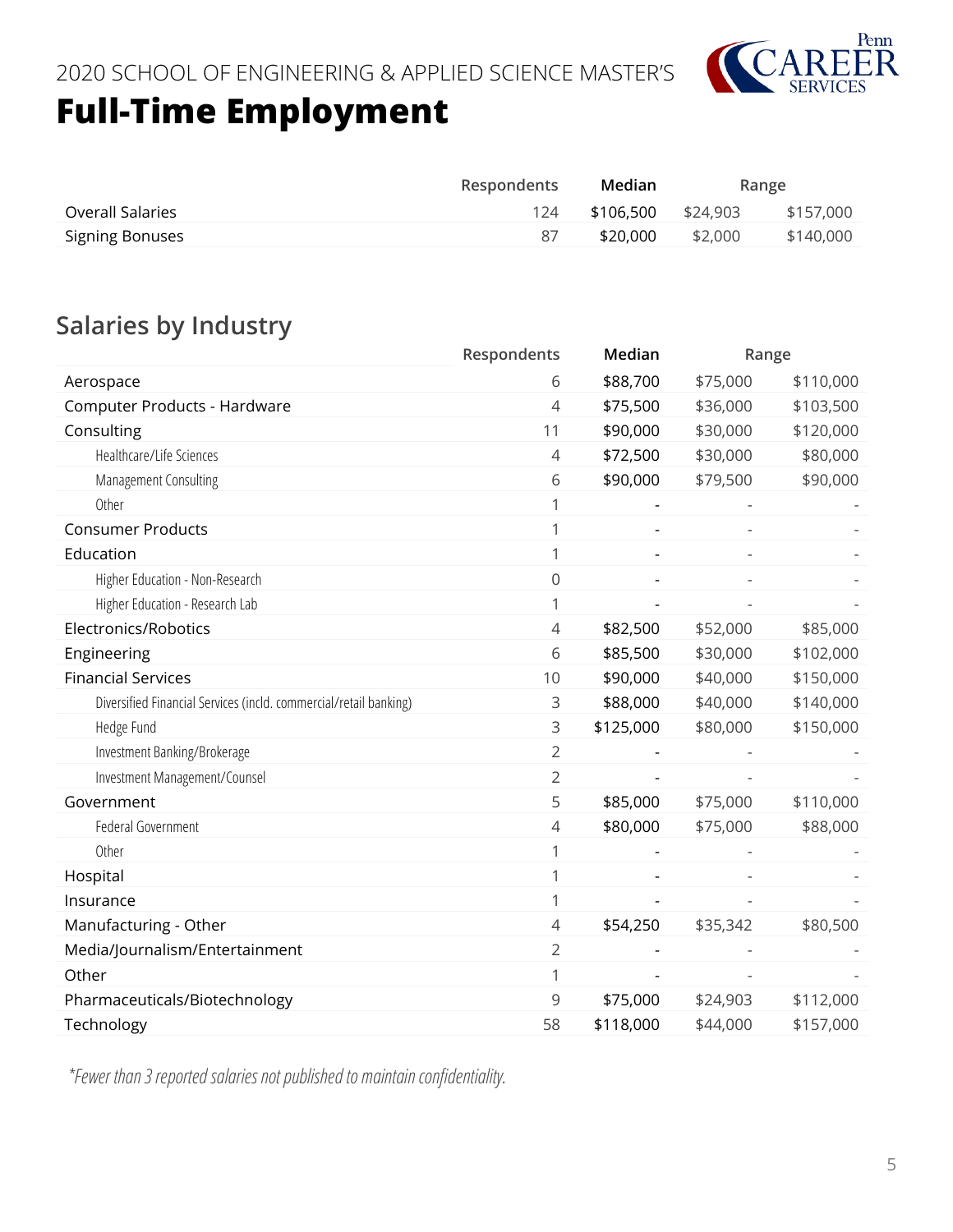

### **Salaries by Job Function**

|                                         | Respondents    | Median    |          | Range     |
|-----------------------------------------|----------------|-----------|----------|-----------|
| Administration                          |                |           |          |           |
| <b>Business Development</b>             |                |           |          |           |
| Consulting                              | 11             | \$82,500  | \$65,000 | \$90,000  |
| Management/Strategy                     | 9              | \$90,000  | \$65,000 | \$90,000  |
| Technology                              | $\overline{2}$ |           |          |           |
| Data Analytics                          | 10             | \$101,000 | \$30,000 | \$129,000 |
| Data Analytics                          | 5              | \$90,000  | \$33,280 | \$129,000 |
| Data Science                            | 5              | \$116,000 | \$30,000 | \$120,000 |
| Finance                                 | 4              | \$107,500 | \$80,000 | \$150,000 |
| Risk Management                         |                |           |          |           |
| Securities Research                     |                |           |          |           |
| Trading                                 | 2              |           |          |           |
| Manufacturing                           | 5              | \$85,000  | \$24,903 | \$89,900  |
| Product Design                          | 3              | \$81,000  | \$75,000 | \$112,000 |
| Product/Project Management (Technology) | 5              | \$109,000 | \$72,500 | \$118,000 |
| Research & Development                  | 9              | \$92,000  | \$51,000 | \$110,000 |
| Research                                | 5              | \$88,000  | \$61,480 | \$110,000 |
| Biomedical                              | 3              | \$62,000  | \$61,480 | \$110,000 |
| Other                                   | $\overline{2}$ |           |          |           |
| Software Development/Engineering        | 62             | \$112,000 | \$30,000 | \$157,000 |
| Systems Engineering/Analysis            | $\overline{4}$ | \$85,250  | \$75,000 | \$102,000 |
| <b>Technology Analysis</b>              |                |           |          |           |
| Testing/Evaluation                      |                |           |          |           |
| Web Design/Development                  | 2              |           |          |           |

*\*Fewer than 3 reported salaries not published to maintain confidentiality.*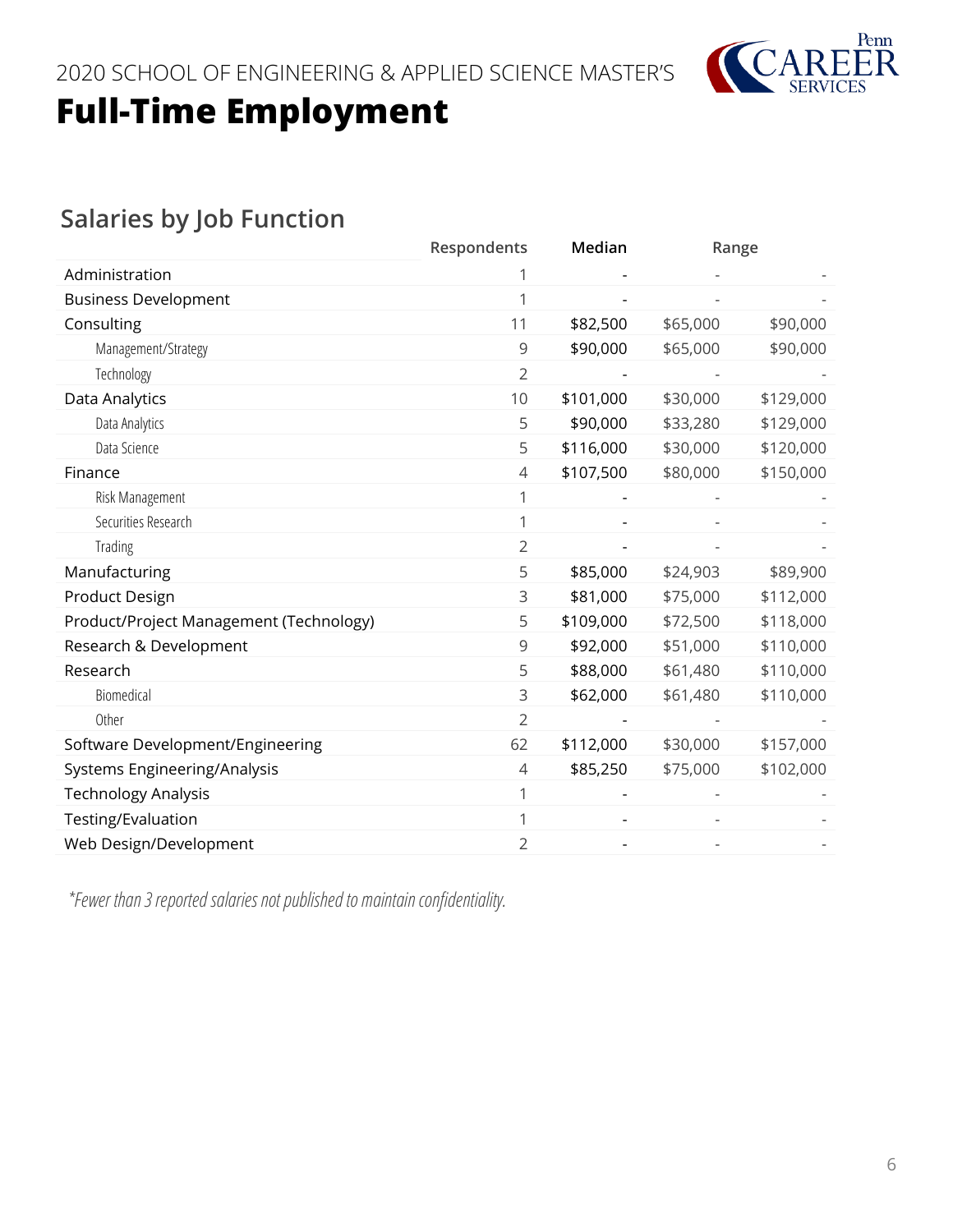

### <span id="page-6-0"></span>**Positions by Program**

**[Bioengineering](#page-7-0) [Biotechnology \(MBiotech\)](#page-7-1) [Chemical & Biomolecular Engineering](#page-8-0) [Computer & Information Science](#page-8-1) [Computer & Information Technology \(MCIT\)](#page-9-0) [Computer Graphics & Game Technology](#page-10-0) [Data Science](#page-11-0) [Electrical Engineering](#page-12-0) [Embedded Systems](#page-13-0) [Integrated Product Design](#page-13-1) [Integrated Product Design \(MSE\)](#page-13-2) [Materials Science & Engineering](#page-13-3) [Mechanical Engineering & Applied Mechanics](#page-14-0) [Nanotechnology](#page-14-1) [Robotics](#page-15-0) [Scientific Computing](#page-16-0) [Systems Engineering](#page-16-1)**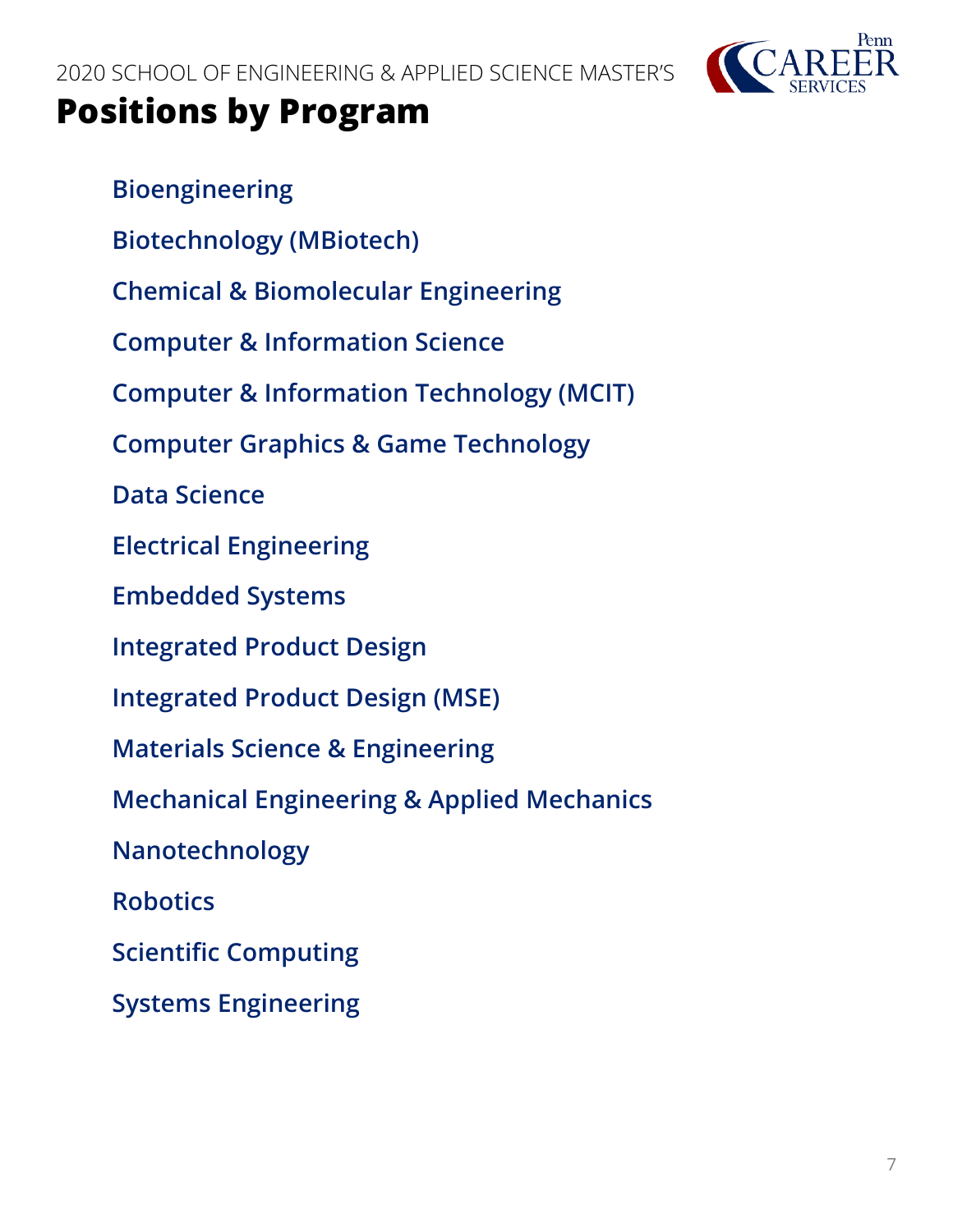

### **Positions by Program**

Positions accepted by 2020 graduates are listed by program and where known include employer name and position title.

### <span id="page-7-0"></span>**BIOENGINEERING**

#### **Full-Time Employment**

**Accenture,** Consulting Analyst **Alphatec Spine,** Systems Engineer **American Express,** Decision Science, Credit and Fraud Risk Manager **Archimedic,** Mechanical Engineer **Avire,** Product Manager **Boston Consulting Group, Associate Brooks Running,** The Run Research Team Lab Intern **Hava,** Biomechanical Engineer **Roivant Sciences,** Corporate Development Analyst ○ **Simon-Kucher & Partners,** Consultant **The Wistar Institute,** Research Assistant **Varian Medical Systems,** Hardware Verification Engineer

### <span id="page-7-1"></span>**BIOTECHNOLOGY (MBIOTECH)**

#### **Full-Time Employment**

**1Globe Health Institute,** Clinical R&D Center Data Manager **Appian Corp.,** Consultant **Axiom Healthcare Strategies,** Analyst (Management Consulting) **Bank of America, Quantitative Analyst (Finance) Capsyd,** Founder/CEO **ClearView Healthcare Partners,** Analyst **Deloitte,** Business Analyst **DPE Engineering, Data Analyst + Integral Molecular,** Business Development Associate **Integral Molecular,** Research Associate I **Janssen,** Senior Scientist + **Kindeva Drug Delivery,** Strategy Extern **Medical Diagnostic Laboratories, L.L.C.,** COVID-19 Testing Laboratory Technician **Oncoceutics, Inc., Associate Scientist + Platelet BioGenesis,** Research Associate II **Qral Group,** Management Consultant **Vertex Pharmaceuticals,** Pharmacology Sr. Research Associate

- \* *Dual Degree Recipient*
- *SEAS Bachelor's & Master's Degree*
- + *Continuing Previous Employment*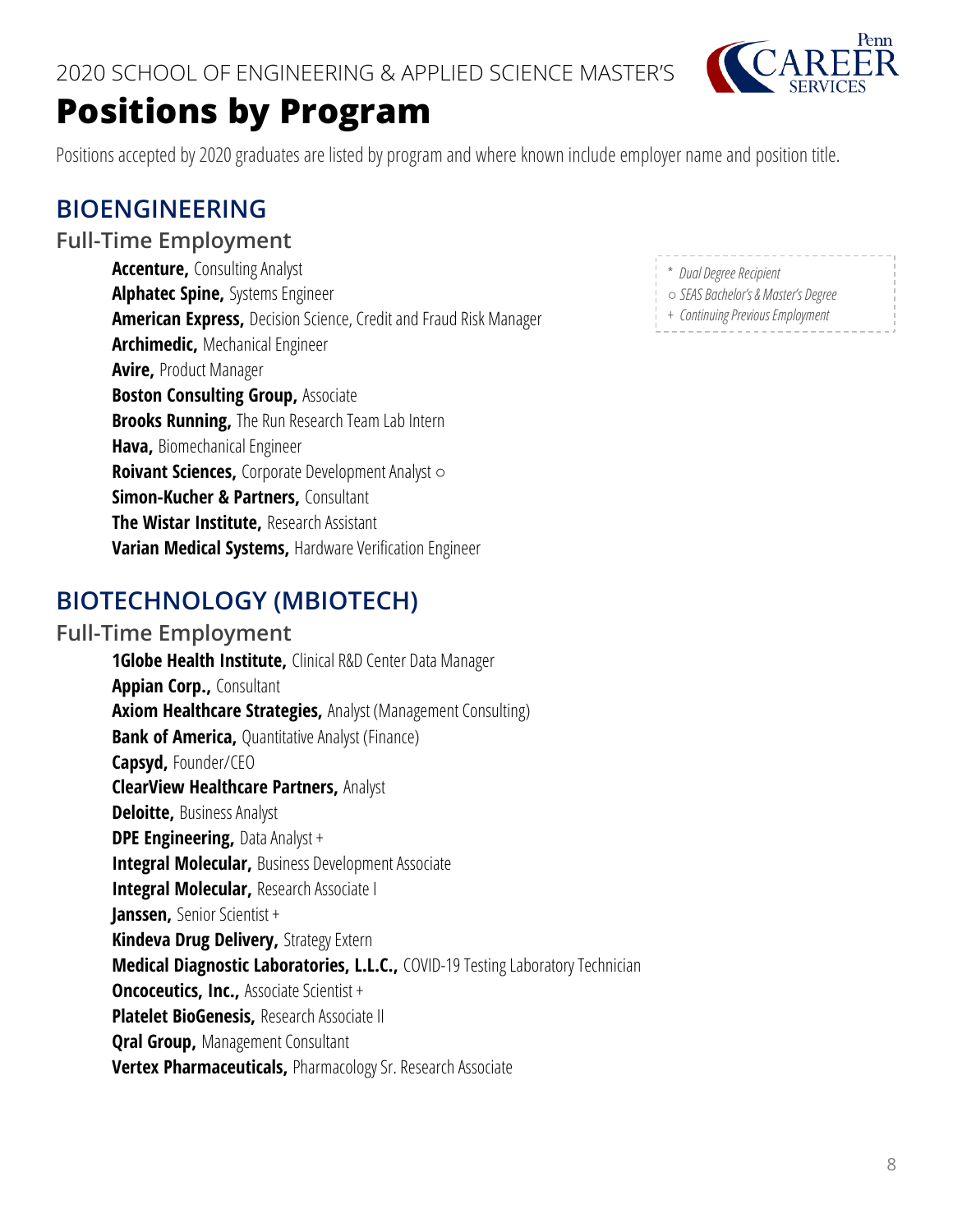

### <span id="page-8-0"></span>**CHEMICAL & BIOMOLECULAR ENGINEERING**

#### **Full-Time Employment**

**Accenture,** Consulting Analyst **Cigna,** Senior Software Engineer + **Enovix,** Process Engineer Intern **IQVIA, Consultant McKinsey & Company, Business Analyst Microsoft,** Thermal Engineer II **NAVAIR - Shaw Road, Patuxent River, Maryland,** Chemical Engineer **Rogers Corporation,** Process Engineer **Suncor,** Contact Engineer **Syncell,** Chemical Engineer

### <span id="page-8-1"></span>**COMPUTER & INFORMATION SCIENCE**

#### **Full-Time Employment**

**Aarogya.life,** Co-Founder and CO-CTO ○ **Adobe,** Machine Learning Engineer **Amazon,** Software Engineer (3) **Amazon,** Software Development Engineer (5) **Amazon,** Software Development Engineer 2 **Amazon,** Software Developer Engineer **Amazon Lab126,** Software Engineer **Amazon Robotics,** Software Development Engineer (2) **Amazon Robotics,** Software Development Engineer ○ **Amazon Web Services,** Software Developer 1 **Amazon Web Services,** Software Engineer **Brex,** Software Engineer ○ **ByteDance Inc.,** iOS Engineer **Citadel,** Software Engineer **Clumio,** Software Engineer ○ **Domino Data Lab, Software Engineer eBay,** Software Developer **Facebook, Software Engineer (8) Facebook,** Software Developer ○ **Facebook,** Software Engineer ○ (8) **Facebook,** Full-Stack Software Engineer ○ **Facebook, Software Engineer +o (8) Facebook,** Data Scientist ○ **Flowcode,** Machine Learning Engineer **Goldman Sachs,** Financial Risk Analyst

| * Dual Degree Recipient             |  |
|-------------------------------------|--|
| ○ SEAS Bachelor's & Master's Degree |  |
| Continuing Drawinus Employment      |  |

+ *Continuing Previous Employment*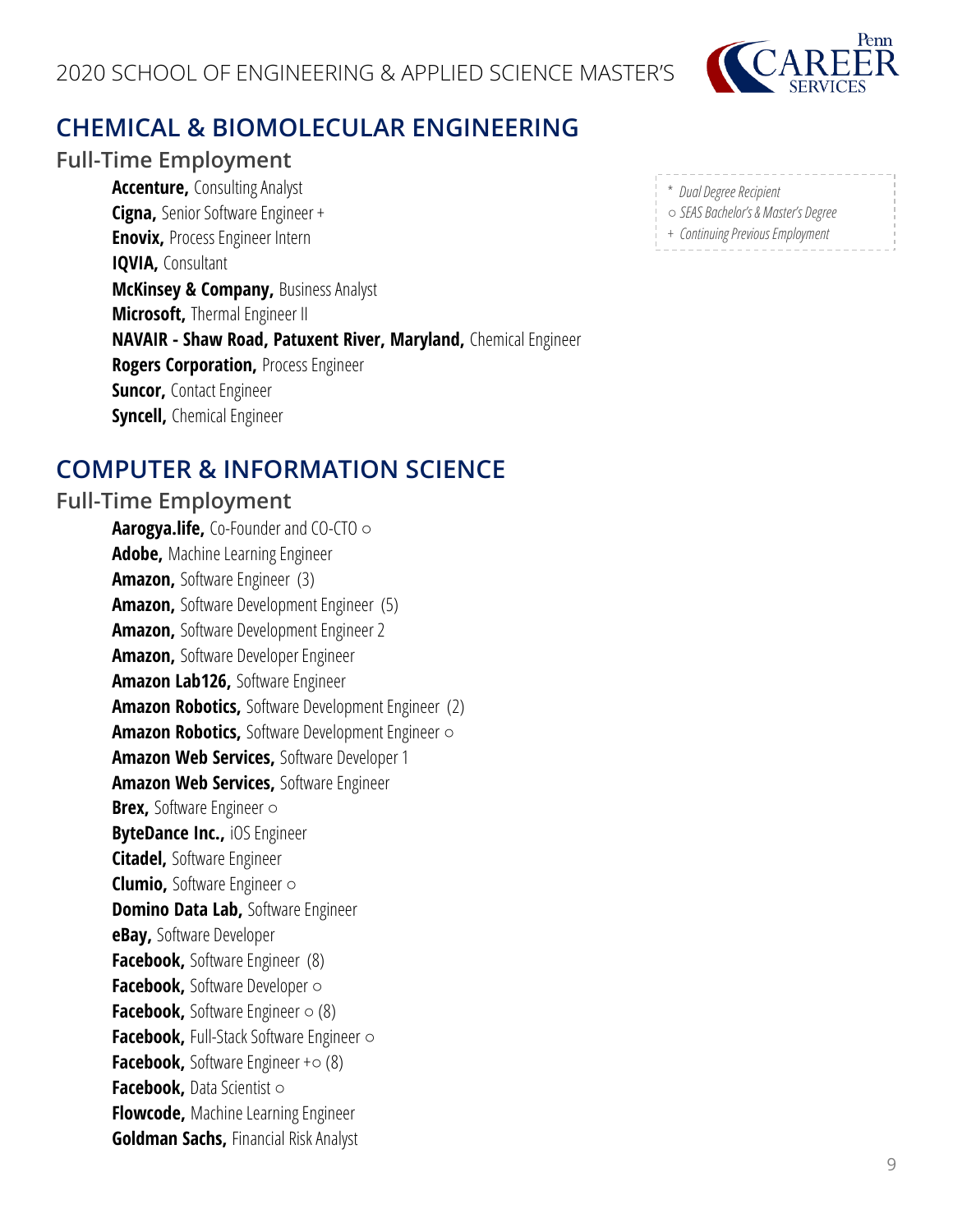

**Google,** Software Engineer (10) **Google, Software Engineer +**  $\circ$  **(10) HealthVerity,** Software Engineer **IBM, Data Scientist Jane Street,** Software Developer ○ **Jane Street,** Software Engineer ○ **JPMorgan Chase & Co.,** Software Engineer **Lutron Electronics Company, Inc.,** Senior Software Engineer **Microsoft,** Software Engineer (3) **Microsoft, Software Engineer ○ (3) NewsCred,** Full Stack Software Engineer ○ **Novetta,** Data Scientist ○ **Nuro,** Software Engineer ○ **Palantir Technologies, Forward Deployed Software Engineer o Palantir Technologies,** Software Engineer ○ **PayPal,** Software Engineer 2 **Qualcomm,** Software Engineer **ServiceNow,** Machine Learning Engineer **Snap, Inc., Software Engineer TripActions,** Software Engineer **Two Sigma,** Software Engineer ○ **Waymo,** Software Engineer, Behavior Prediction **Zoox,** Software Engineer

### <span id="page-9-0"></span>**COMPUTER & INFORMATION TECHNOLOGY (MCIT)**

#### **Full-Time Employment**

**Allegis Group,** Software Engineer + **Amazon,** Data Scientist **Amazon,** Software Engineer (4) **Amazon, Software Developer + (2) Amazon,** Software Developer (2) **Amazon,** Software Development Engineer + (3) **Amazon,** Software Development Engineer (3) **Amazon Robotics,** System Engineer **American Express,** Decision Science, Credit and Fraud Risk Manager **Angeles Investments,** Quantitative Investment Analyst **ASM,** Software Engineer **Bloomberg LP,** Software Engineer **BNY Melton, Associate Data Scientist Cerner Corporation,** Software Engineer

- \* *Dual Degree Recipient*
- 
- *SEAS Bachelor's & Master's Degree*
- + *Continuing Previous Employment*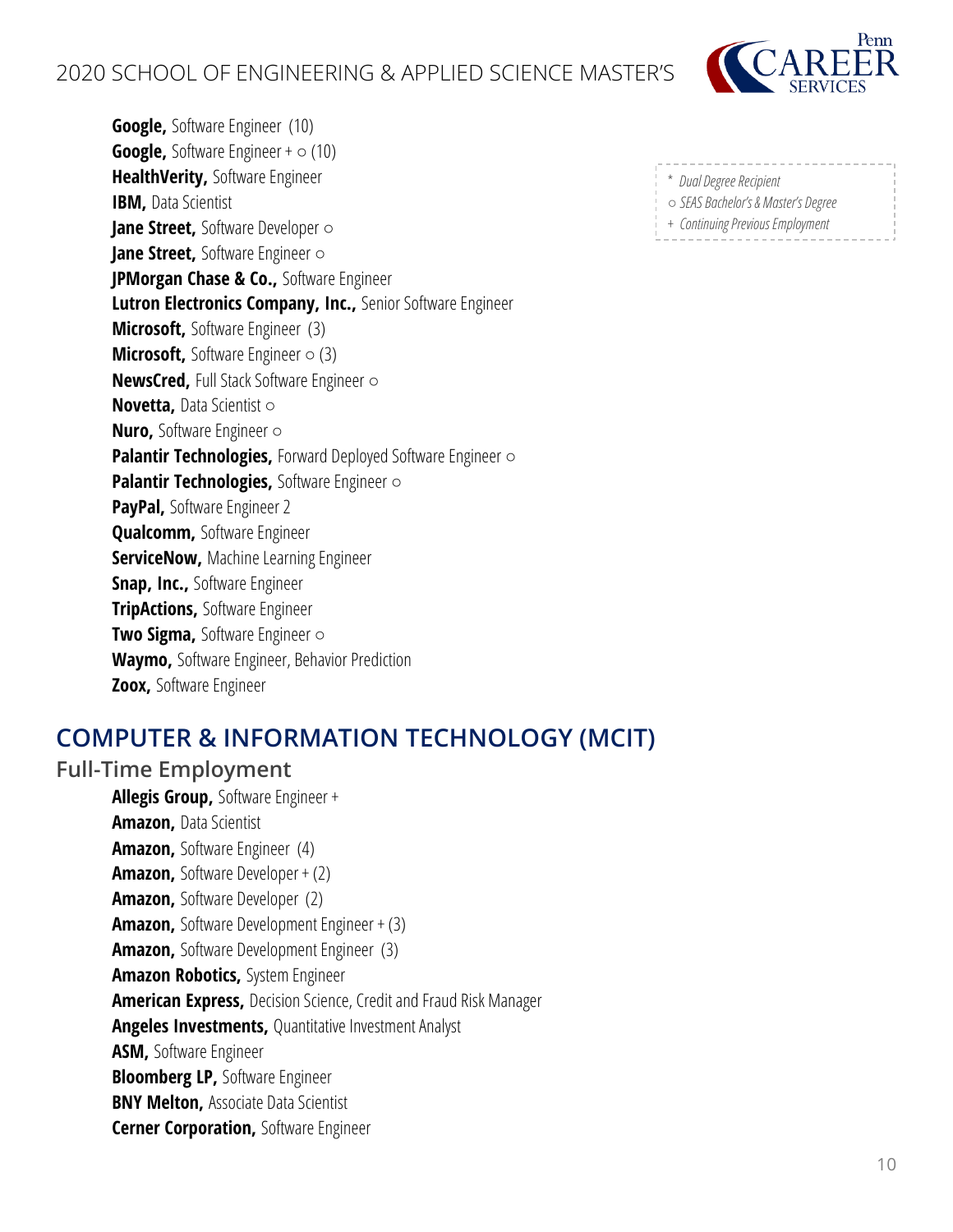

**Comcast,** Software Engineer **Electronic Arts,** Subscription Analytics and Insights **Facebook,** Software Engineer, Machine Learning **Goldman Sachs,** Analyst **Google,** Software Engineer (2) **HealthCrowd,** Software Engineer **Kirkland & Ellis,** Technology & Intellectual Property Transactions Associate **McKinsey & Company,** Business Analyst **Microsoft,** Software Engineer **NVIDIA,** Compiler Verification Engineer **Oracle, Software Engineer (2) Oracle,** Software Developer **PayPal,** Software Engineer 2 **PEAK6 Investments, Quantitative Trader, Quantitative Researcher + Salesforce,** Product Manager **SAP,** Software Engineer **StreetLight Data,** Software Engineer **Takeda Pharmaceuticals,** Data Scientist **TikTok,** Software Engineer **T-Mobile,** Technical Product Manager **Twitch,** Data Analyst **Uber Technologies Inc., Software Engineer University of Pennsylvania,** Administrative Assistant +

### <span id="page-10-0"></span>**COMPUTER GRAPHICS & GAME TECHNOLOGY**

#### **Full-Time Employment**

**Advanced Neural Instruments,** President **BCG,** Associate **Blizzard Entertainment,** Associate Software Engineer **Comcast,** Software Engineer **Facebook,** Software Engineer **Oxide Games,** *Junior 3D Graphics Engineer* **Pixar,** Rendering Pipeline Software Engineer **Pixar Animation Studios,** Software Engineering Resident **Visual Concepts,** Presentation Software Engineer **Walt Disney Animation Studios,** Associate Software Engineer **Zoox,** Software Engineer

- \* *Dual Degree Recipient*
- 
- *SEAS Bachelor's & Master's Degree*
- + *Continuing Previous Employment*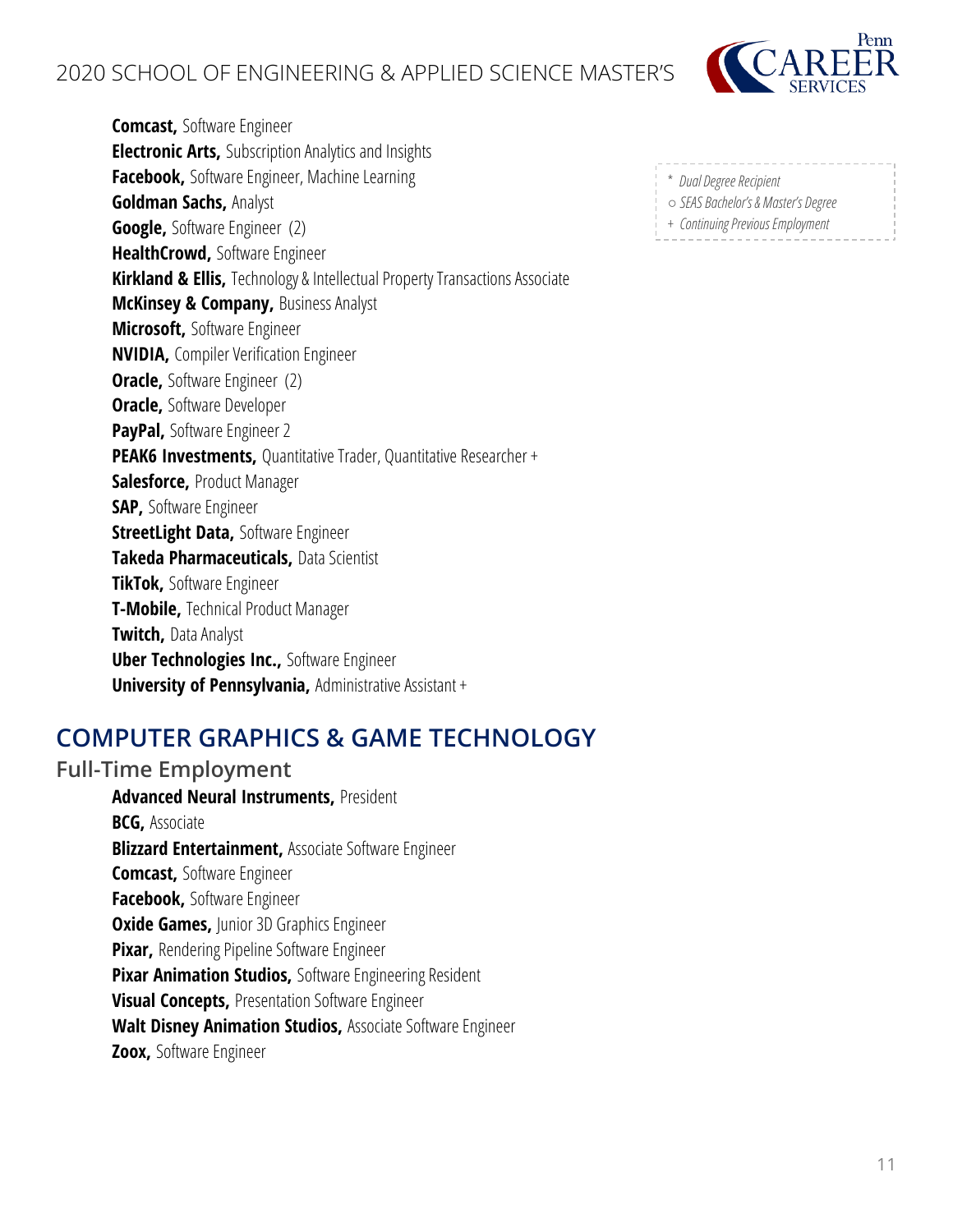

### <span id="page-11-0"></span>**DATA SCIENCE**

#### **Full-Time Employment**

**Aeyesafe,** Data Scientist **Amazon,** Software Engineer **Amazon,** Software Development Engineer 1 ○ **Amazon Robotics,** Data Scientist **Amazon Web Services,** Software Engineer **American Express,** Manager (2) **American Express,** Data Science, Analytics Manager **AQR Capital Management, Quantitative Research Analyst o Asana,** Software Engineer **Aspire,** Founder **Atlassian,** Software Engineer **BCG GAMMA, AI Software Engineer ○ Children's Hospital of Philadelphia,** Research Data Analyst **Circular Hospitality,** Machine Learning Engineer **Citadel and Citadel Securities,** Securities Trader **Constellations Inc., Data Scientist DuPont, Data Scientist EverQuote, Quantitative Analyst Facebook,** Data Scientist **Facebook,** Software Engineer ○ **Facebook,** Data Engineer (2) **Facebook/Instagram,** Data Scientist **Goldman Sachs,** Data Engineering Analyst **Google,** Software Engineer (2) Google, Associate Product Manager o **goPuff,** Data Analyst **IBM, Data Scientist MathWorks,** Engineer **McKinsey & Company, Business Analyst McKinsey & Company,** Digital Analyst (Data Engineering) **Microsoft,** Software Engineer (2) **Microsoft, Software Engineer ○ (2) Oracle,** Software Engineer **Oracle, Data Scientist Recurrency,** Head of Artificial Intelligence **Robinhood,** Data Analyst + **RoundUp App / Flourish Change,** CEO **Stitch Fix, Data Scientist**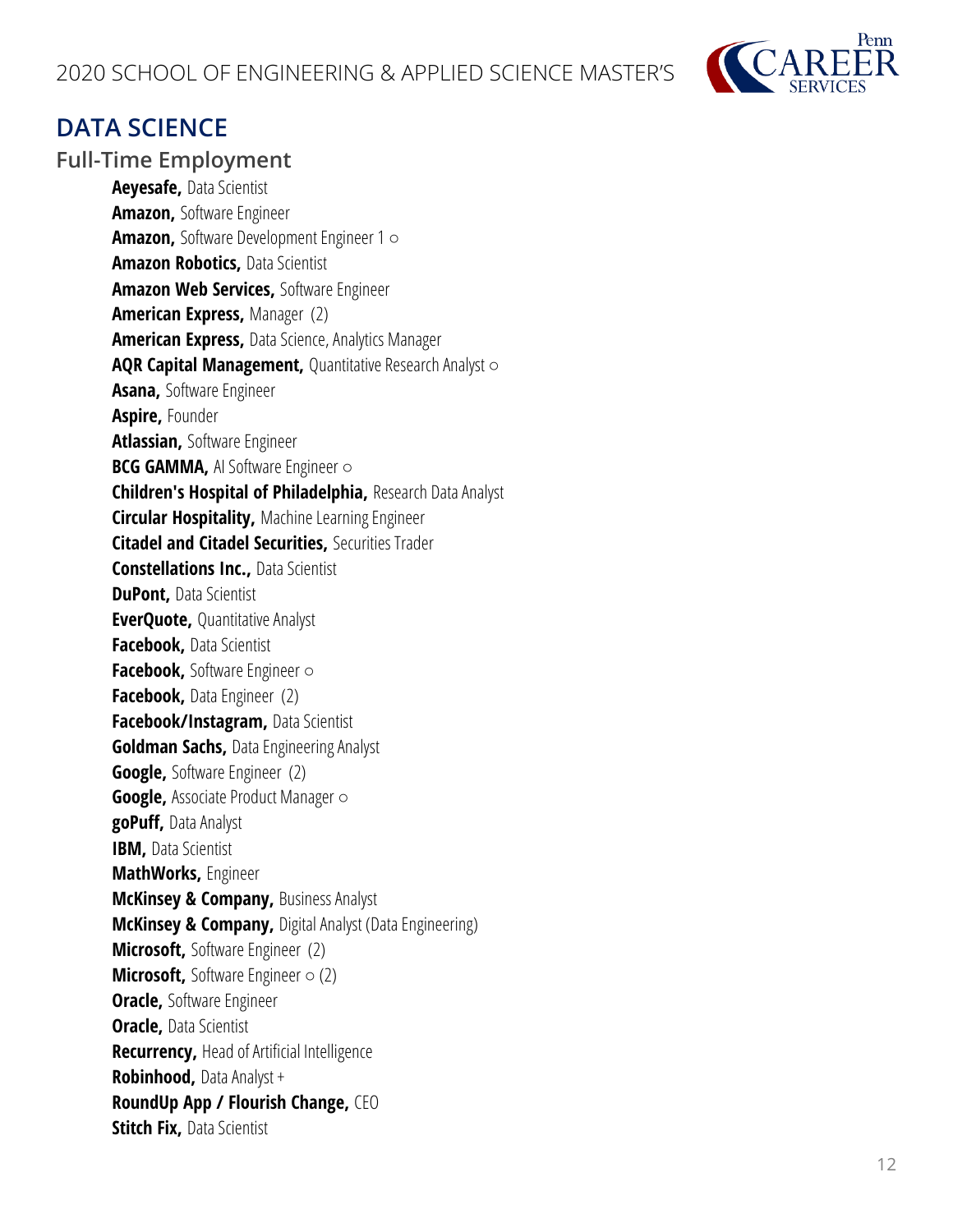

**Tidepool,** Data Science Apprenticeship Program **Uber / Kleiner Perkins,** Associate Product Manager / KP Product Fellow ○ **VMware, Inc.,** Software Engineer

### <span id="page-12-0"></span>**ELECTRICAL ENGINEERING**

#### **Full-Time Employment**

**Amazon,** Software Development Engineer **Apple,** Design Verification Engineer **AQR Capital Management, Quantitative Research Analyst Baidu, Inc., C++/CPP Engineer Boeing,** Electronic Flight Controls Engineer **Cadence Design Systems,** Software Engineer II, Machine Learning **China Merchants Bank,** Software Development Engineer **Citadel Securities,** Options Trader **DiDi,** Machine Learning Engineer **Dolby Laboratories,** Engineer **Google,** Software Engineer **Huawei,** AI Engineer **Huawei Huawei Technologies, Inc.,** Electrical Engineering Technician **Intel,** Software Engineer - Machine Learning **Keysight Technologies,** Research and Development Engineer **Lutron Electronics Company, Inc.,** Senior Project Electrical Engineer **Midea,** Computer Vision Engineer **NVIDIA,** Deep Learning Engineer **Oculii Corp,** Embedded Software/Firmware Engineer **Oracle,** Software Developer **Oracle,** Software Engineer **Percepta / University of Pennsylvania, Computer Vision Researcher / Research Assistant Punchh, Inc.,** Machine Learning Engineer **Qualcomm,** Software Engineer **ST Microelectronics, Applications Engineer II Sumitomo Mitsui Banking Corp.,** Software Development Associate **Systems & Technology Research,** Engineer **Tencent,** Backend Software Engineer **The D. E. Shaw Group,** Investment Analyst **ThoughtWorks,** Software Development Engineer **University of Pennsylvania, Kod Lab,** Research Assistant **WePay,** Software Engineer **Young Alfred,** Software Engineer

- \* *Dual Degree Recipient*
- *SEAS Bachelor's & Master's Degree*
- + *Continuing Previous Employment*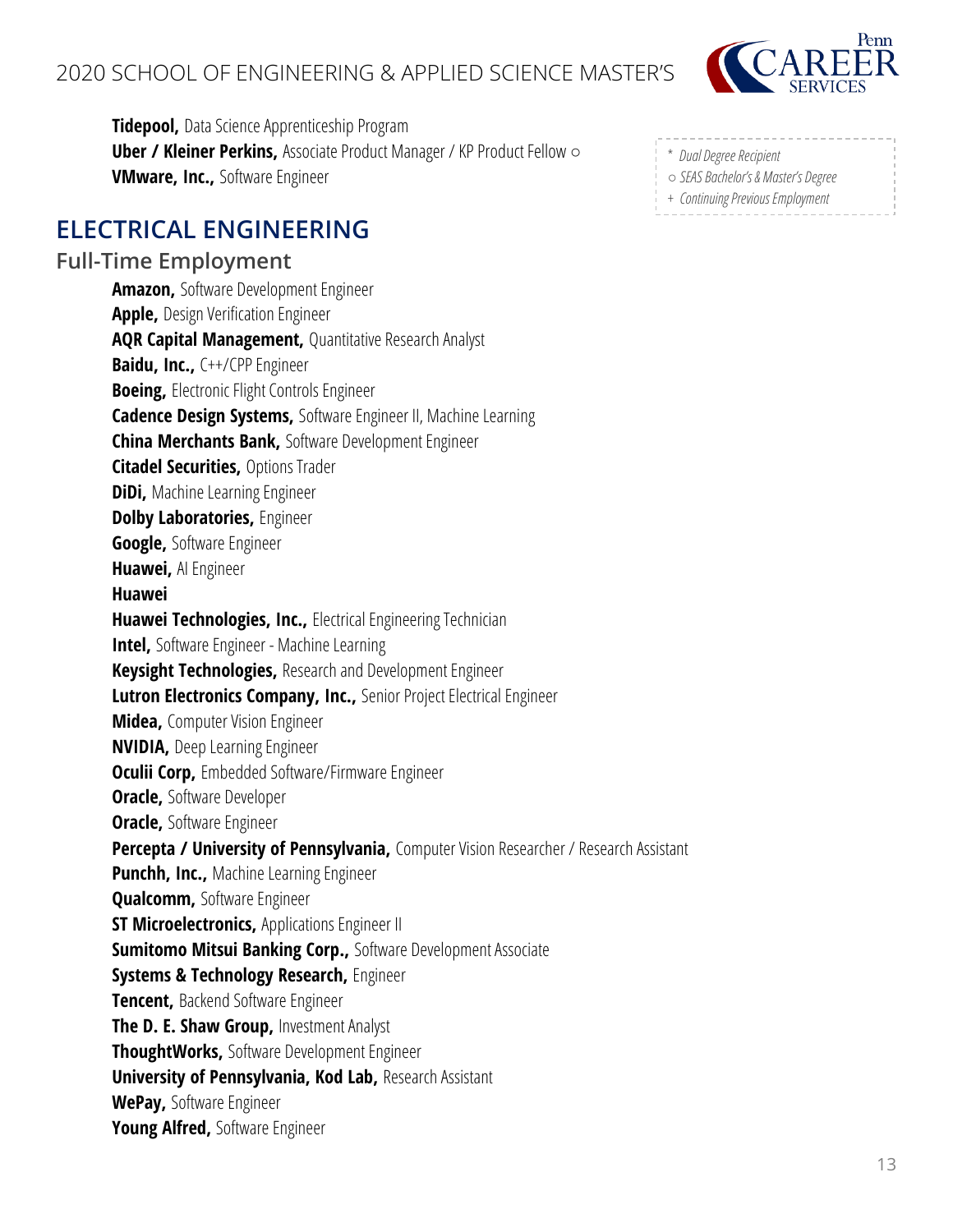

### <span id="page-13-0"></span>**EMBEDDED SYSTEMS**

#### **Full-Time Employment**

**Amazon,** Software Development Engineer (2) **Amazon,** Software Development Engineer II **Apple,** Software Engineer **Apple,** WiFi Software Engineer **Cisco,** Software Engineer **Facebook,** Embedded Software Engineer **Frontiir,** Staff Software Engineer **LinkedIn,** Software Engineer **Microsoft, Electrical Engineer ○ Microsoft,** Software Engineer **Petal Jewelry Inc., Software Engineer Qualcomm,** Embedded Software engineering **Second Order Effects Inc,** Electrical Engineer

### <span id="page-13-1"></span>**INTEGRATED PRODUCT DESIGN**

#### **Full-Time Employment**

**Aither Health,** Product Designer **Assembly,** Product Designer I **Cabinet Health, VP of Digital + Analytics Pawsitive,** Co-Founder **PMG Digital Agency,** Product Manager **Session, Co-Founder and UX Designer** 

### <span id="page-13-2"></span>**INTEGRATED PRODUCT DESIGN (MSE)**

#### **Full-Time Employment**

**Apple,** iPhone Product Design Engineer **Apple,** Product Design Engineer **BankMobile,** Product Owner **SpaceX, Avionics Manufacturing Engineer ○ Stealth Startup,** Senior Product Analyst

### <span id="page-13-3"></span>**MATERIALS SCIENCE & ENGINEERING**

#### **Full-Time Employment**

**Amazon,** Software Developer + **Amazon Robotics,** System Engineer **ASM,** Software Engineer **BNY Melton, Associate Data Scientist** 

- \* *Dual Degree Recipient*
- *SEAS Bachelor's & Master's Degree*
- + *Continuing Previous Employment*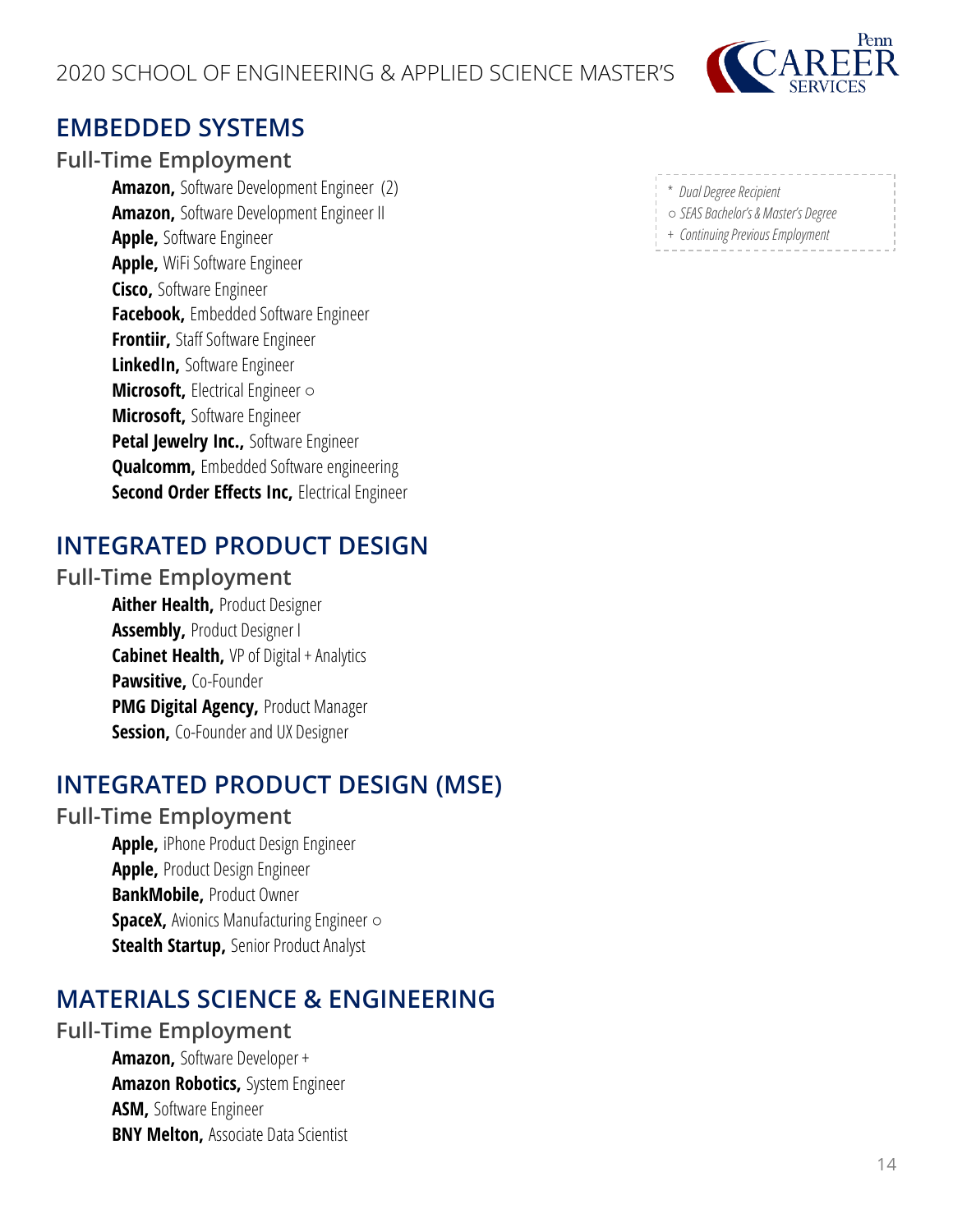

**Boeing Company,** Materials Engineer **City Year,** Americorps Member ○ **Dyson,** Research Engineer **Halma plc,** Product Manager **Martinez and Turek, Inc.,** Manufacturing Project Manager **Northrop Grumman,** Microelectronics Engineer **Qorvo, Inc,** Product Development Engineer

| * Dual Degree Recipient             |  |
|-------------------------------------|--|
| ○ SEAS Bachelor's & Master's Degree |  |
| + Continuing Previous Employment    |  |

### <span id="page-14-0"></span>**MECHANICAL ENGINEERING & APPLIED MECHANICS**

#### **Full-Time Employment**

**Accenture,** Strategy Analyst **Amazon,** Software Developer **American Express,** Manager **Boeing Company,** Structural Analysis Engineer + **Children's Hospital of Philadelphia,** Research Project Engineer **Collective Impact,** Analytics Associate ○ **DePuy Synthes Companies,** R&D Leadership Development Program Engineer **ExxonMobil,** Facilities Engineer **FieldEquip,** Software Engineer **Huron Consulting, Consulting Analyst Johnson & Johnson Family of Companies,** Mechanical Engineer **Kulicke & Soffa,** Advanced Engineer, AP Process **Lockheed Martin,** Engineering Leadership Development Program **McKinsey & Company, Business Analyst NEC Corporation of America,** Robotics Researcher **Oak Ridge National Laboratory (ORNL), Research Software Engineer PCTEST Engineering Lab,** Associate Biomedical Engineer **PokeOno,** Director of Operations **Pollux Automation,** Automation Engineer **Simons Foundation,** Flatiron Research Fellow **Strategy&,** Associate **Tesla,** Manufacturing Engineer **United States Marine Corps, Section Officer in Charge University of New Haven,** Adjunct Professor **Ventec Life Systems,** Senior Mechanical Engineer, Product Design

### <span id="page-14-1"></span>**NANOTECHNOLOGY**

#### **Full-Time Employment**

**Lockheed Martin,** Associate Member Engineering Staff **McKinsey & Company,** Business Analyst ○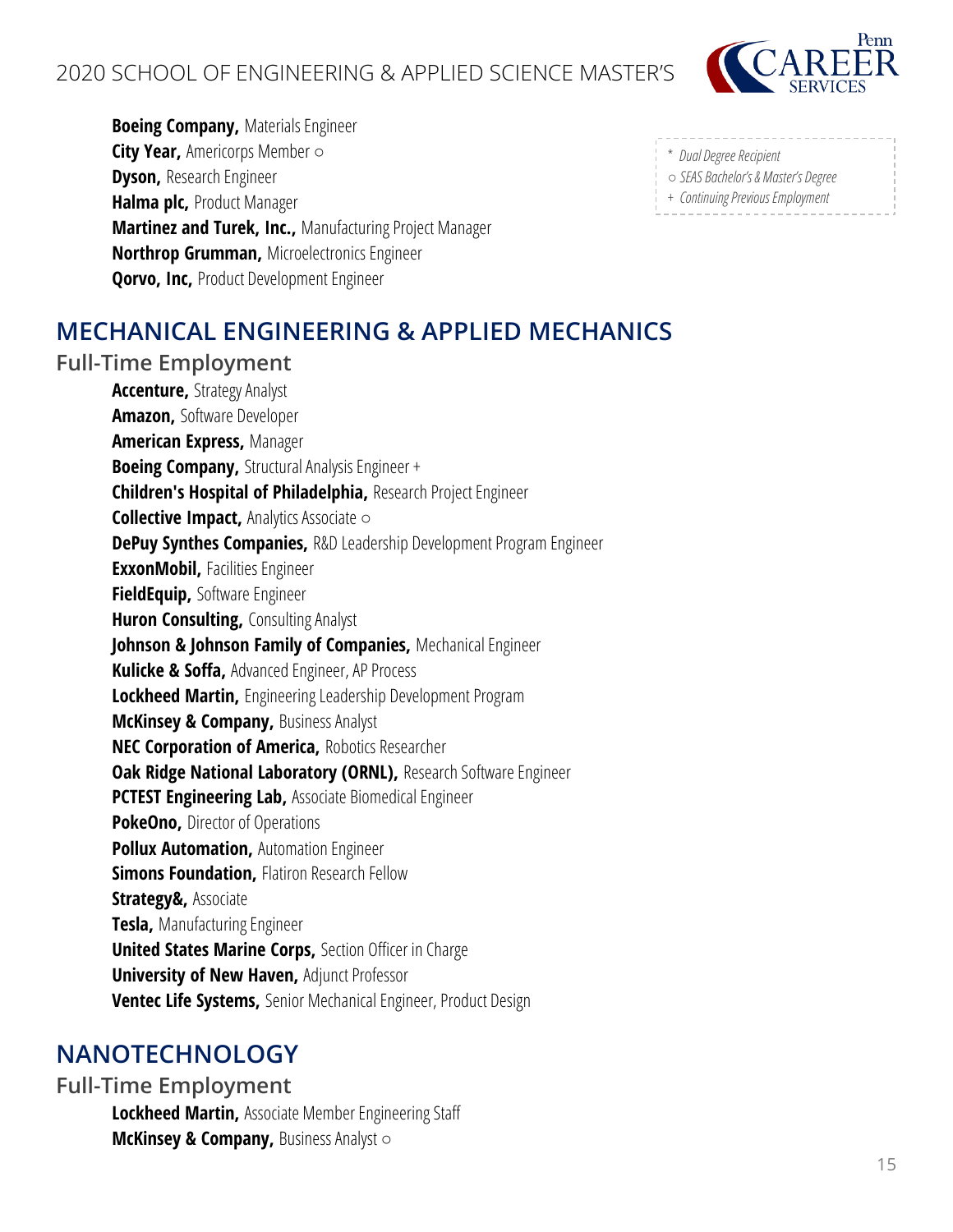#### 2020 SCHOOL OF ENGINEERING & APPLIED SCIENCE MASTER'S



**Oracle,** Software Developer **TikTok,** Software Engineer

### <span id="page-15-0"></span>**ROBOTICS**

**Full-Time Employment Accenture,** Test Engineering Senior Analyst **Amazon,** Software Development Engineer **Amazon,** Software Engineer (2) **Amazon,** Software Engineer + (2) **Amazon Robotics,** Solutions Design Engineer **Apple,** PM Intern ○ **Apple,** Recycling Innovation Engineer **Applied Materials,** Systems Engineer **Astranis,** Mechanical Engineer **Bain & Company, Associate Consultant BenevolentAI,** Software Engineer **Boeing,** Rotational Engineer **Capital One,** Product Manager **CCDC-Army Research Laboratory,** Robotics Engineer + **EverC,** Data Scientist **Exyn Technologies,** Mechatronics Engineer **Exyn Technologies,** Software Engineer **Facebook,** Hardware Engineer **Facebook,** Software Engineer (2) **Facebook,** Software Engineer ○ (2) **Huawei Technologies, Inc.,** Automation Controls Engineer **IQ Motion Control, Head of Software Lockhead Martin,** Senior Mechanical Engineer **Lyft,** Associate Product Manager ○ **Microsoft,** Program Manager **Nikira Labs,** Robotics/Mechatronics Engineer **Nuro, Infrastructure Engineer ○ Oat Foundry, Computer Hardware Engineer Oculus VR, Product Design Engineer Outrider, Robotics Software Engineer Plenty,** Mechanical Design Engineer **Predion.ai,** Data Scientist ○ **Program Manager Intern** ○ **Qualcomm,** Engineer **Qualcomm,** Research Engineer

- \* *Dual Degree Recipient*
- *SEAS Bachelor's & Master's Degree*
- + *Continuing Previous Employment*